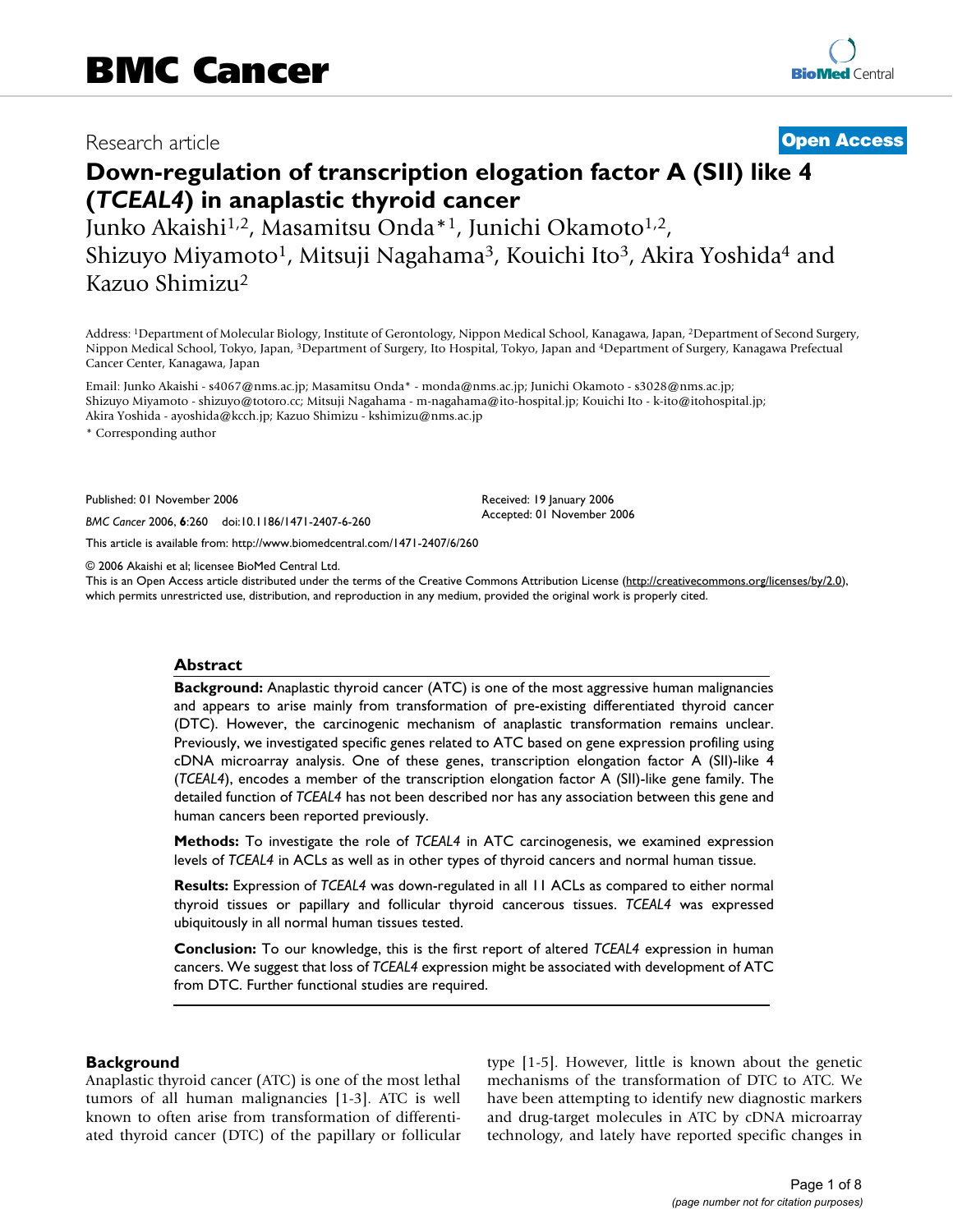expression of several genes in ATCs and cell lines derived from anaplastic thyroid cancers (ACL)s [6].

In this paper, we describe a novel member of the group of down-regulated genes that was identified by expression profiling: transcription elongation factor A (SII)-like 4 (*TCEAL4*). NCBI accession number NM\_024863, which is located a Xq22.1. The coding sequence is 1077 basepairs and the mRNA consists of 1516 basespairs according to the NCBI "Gene" database (Gene ID 79921). *TCEAL4* encodes a member of the transcription elongation factor A (SII)-like (*TCEAL*) gene family. Members of this family contain TFA domains and may work as nuclear phosphoproteins that modulate transcription in a promoter context-dependent manner [7-9]. To date, genetic alterations of *TCEAL4* in human cancers have not been described. In this study, we examined expression levels of *TCEAL4* in anaplastic thyroid cancers as well as other types of thyroid cancers and normal thyroid tissue. Expression of *TCEAL4* was down-regulated in anaplastic thyroid cancers as compared to either normal thyroid tissue or differentiated thyroid cancer tissue. Therefore, we attempted to clarify the mechanism of down-regulation of *TCEAL4* in ATC, leading to predictions about the function of this gene.

# **Methods**

#### *Primary thyroid tissue samples*

Primary thyroid cancer tissues were obtained from patients undergoing surgery. Normal thyroid- gland tissues were collected from patients who received surgery for papillary thyroid cancer at Ito Hospital, Tokyo. All patients had given informed consent according to guidelines approved by the Institutional Research Board. Dissected samples were frozen immediately after surgery and stored at – 80°C until needed.

## *Cell lines*

Eleven cell lines derived from human anaplastic thyroid cancers were used for this study: 8305c, 8505c, ARO, FRO, TTA1, TTA2, TTA3, KTA1, KTA2, KTA3, and KTA4. The cell lines 8305c and 8505c were maintained in Dulbecco's Modified Eagle Medium (Invitrogen, Carlsbad, CA, USA) and ARO and FRO were maintained in Minimum Essential Medium (MEM). The other seven cell lines were grown in RPMI 1640. Papillary thyroid cancer cells (NPA) and follicular thyroid cancer cells (WRO) were cultured in RPMI 1640. All media contained 10% fetal bovine serum (FBS) without antibiotics. The cells were cultured in a 37°C incubator under 5 %  $CO<sub>2</sub>$ . In addition, to investigate *TCEAL4* expression in other cancer cell lines, we examined 91 cancer cell lines, including hepatic cell carcinoma (SK-HEP-1, Hep G2, C-HC-4, Hep-KANO CL2, Hep-TABATA, HuH7, HT17, Li-7, PLC/PRF/5, Hep38, WRL68, Chang Liver, C3A) gastric cancers (HuGC-OOHIRA, AZ521, H-111-TC, SH-10-TC, MKN-7, NUGC-

4), colon cancers (DLD-1, SW480, HCT-15, WiDr), pancreatic cancers (MIA Paca2, PK8), breast cancers (MDA-MB-453, CRL1500, YMB-1-E, MCF7, and HBL100), ovarian cancers (CAOV-3, SK-OV-3, OVCAR-3, OV-1063, OVK18), cervical cancers (SIHA, HT-3, D98-AH2, Hela TG, Hela, Ca Ski, Me-180, Hela.P3), lung cancers (RERF-LC AI, PC-14, A549, EBC-1, LU65, LU99, LK-2), urinary bladder cancers (5637, T24, EJ-1), renal cell carcinomas (OS-RC-2, RCC10RGB, VMRC-RCW, Caki-1), bile duct cancers (HuH-28, TFK-1), osteosarcomas (MG-63, Saos02, HuO-3N1, U-2OS), neuroblastoma (IMR-32, NH-12, SCCH-26, NB-1), glioblastomas, brain cancers (TE671, U-138MG, U-373MG, U-118MG, KG-1-C, GI-1, U251, SW1088, Daoy, DBTRG-05MG, D283 Med, A172, T98G, u87MG, u251MG, SNB19, uw18, uw228).

## *RNA extraction and cDNA preparation*

RNA was extracted as described previously [6]. Briefly, thyroid tissues and cell lines that were collected by trypsinization were homogenized with TRIZOL (Invitrogen, Carlsbad, CA, USA) following the manufacturer's instructions. One microgram of extracted RNA was separated by electrophoresis in 3.0 % formaldehyde denaturing gels to assess RNA quality (RNA degradation). Samples with the ratio of 28S/18S over 1.7 were selected for densitometry. In brief, the intensity of each band was evaluated with Alphaimager (AlphaInonotech, San Leandro, CA, USA). RNA was purified using an RNeasy kit (QIAGEN, Valencia, CA, USA) to eliminate DNA contamination. cDNA was reverse-transcribed from 1 µg of total RNA utilizing standard methodology.

## *Semi-quantitative-PCR (SQ-PCR)*

To adjust the amount of transcribed cDNA, *GAPDH* was selected as an internal control and SQ-PCR was performed as previously described [6]. All primer sequences are shown in Table 1. All primers were designed with Primer 3 after sequence information was obtained from NCBI GenBank. Each SQ-PCR experiment was performed with 1 µl of cDNA as template, 5U of Takara EX Taq (Takara, Otsu, Japan), 1 × PCR buffer (10 mM Tris-HCl, 50 mM KCl, and 1.5 mM  $MgCl<sub>2</sub>$ ), 10 nM dNTPs, and 10 pmol each of the forward and reverse primers in a 30 µl total reaction mixture. The PCR conditions 94°C for 2 minutes, followed by, 94°C for 30 seconds, 60°C for 30 seconds, and 72°C for 30 seconds for, 30 cycles in a Thermal Cycler PT-200 (MJ Research Inc., Waltham, MA).

For the evaluation of gene expression between thyroid cancers and normal thyroid -gland tissues, a 2.0% agarose gel was used to separate 10 µl of SQ-PCR product, which was visualized by ethidium bromide staining. The band intensity for each sample was measured by AlphaImager 3300 (AlphaInonotech) after background subtraction. A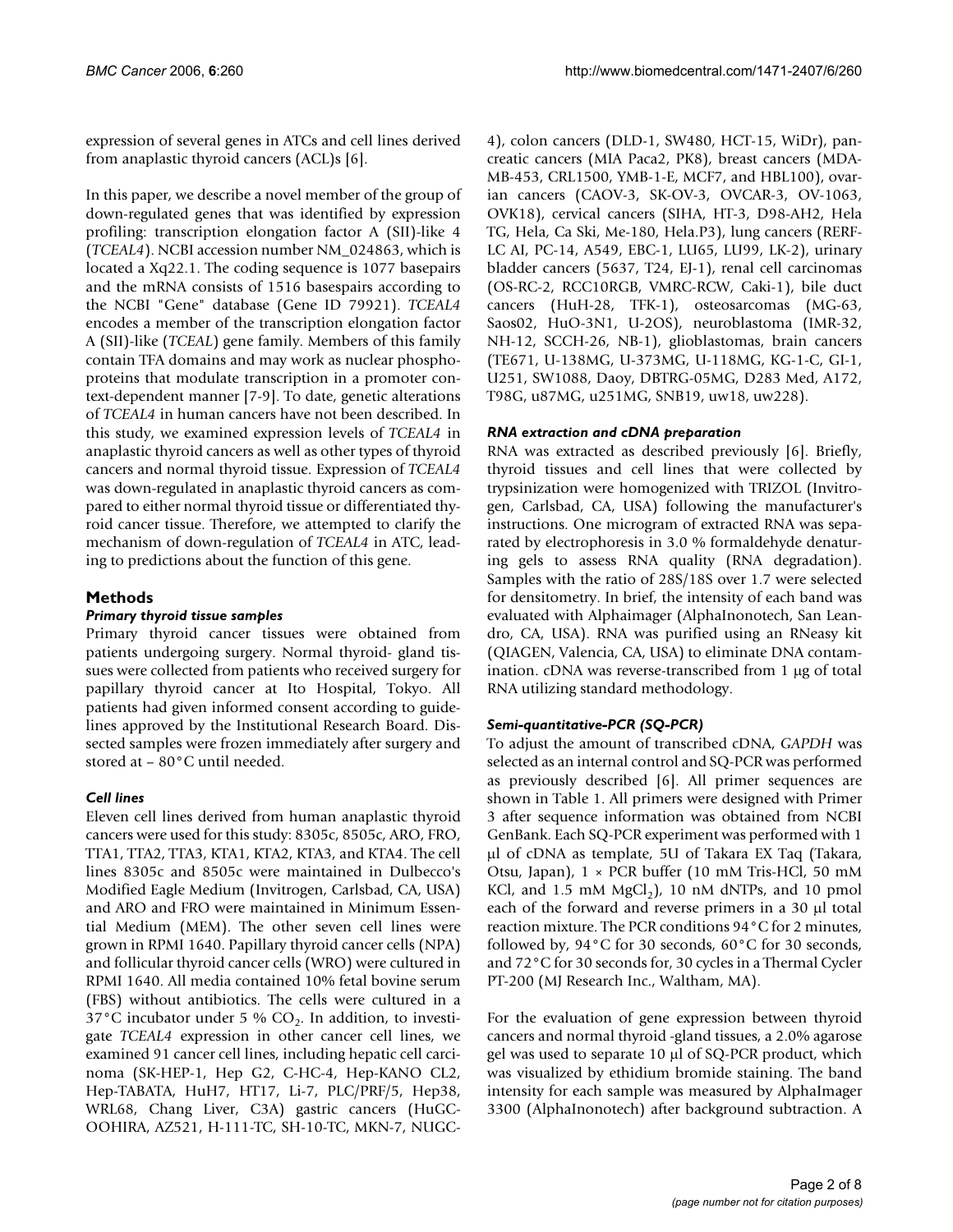| Gene                           | Forward primer (5'-3')  | Reverse primer (5'-3')  |
|--------------------------------|-------------------------|-------------------------|
| GAPDH                          | ggaaggtgaaggtcggagt     | tgggtggaatcatattggaa    |
| TCEAL4 (semi-quantitative-PCR) | ctggctcattacctcaaggagta | agtggacacagctttcagaattg |
| TCEAL4 (quantitative-PCR)      | gaaaaggaggggaaatctcg    | ggctttctctcgtcttgtgg    |

#### **Table 1: Primers for semi-quantitative and quantitative RT-PCR**

16-bit imaging score was acquired from each sample. All SQ-PCR experiments were done in duplicate.

## *Quantitative RT-PCR (Q-PCR)*

Q-PCR experiments were performed with an ABI PRISM 7700 Sequence Detector (Applied Biosystems, Foster City, CA, USA) according to the comparative threshold cycle (Ct) method following manufacturer's protocol (SYBR Premix Ex Taq™, TAKARA BIO INC., Otsu, Japan). Q-PCR was performed in a 20 ul total reaction mixture in 96-well plates containing; 2 ul of cDNA as template, 10 ul of SYBER Green (Takara, Otsu, Japan), 0.4 ul of ROX dye (Takara, Otsu, Japan), and 0.8 ul of 10 pmol each of the forward and reverse primers. Thermal cycler conditions were 95°C for 30 seconds, followed by, 95°C for 10 seconds and 60°C for 30 seconds, repeated for 40 cycles. All quantitative RT-PCR products were visualized on 2% agarose gels to ensure single products. The A difference in expression between normal thyroid- gland tissue and sample X of an ACL is defined as follows:

 $\Delta C_{tX} = C_{t-TCEAL4X} - C_{t-GAPDHX}$ 

 $(C_{t-TCEALA, GAPDH}$  are threshold cycles for amplification of *TCEAL4* and *GAPDH*, respectively)

 $\Delta C_{tN\text{-}ave}$  = Sum of  $\Delta C_{tN1}$  to  $\Delta C_{tN5}/5$ 

(average of ∆Ct of five normal thyroid tissues)

 $\Delta \Delta C_{tX} = \Delta C_{tX} - \Delta C_{tN}$  ave

Expression ratio of *TCEAL4* to normal thyroid tissue (sample X/average of five normal thyroid tissues) =  $2(-\Delta \Delta \text{Ct})$ X)

## *Expression of* **TCEAL4** *in normal human tissues*

To confirm the expression status of *TCEAL4* in human organs containing thyroid tissue, we performed SQ-PCR with Human MTC panel 1 & 2 (BD Bioscience, Palo Alto, CA, USA), using SQ-PCR conditions described above.

# **Results**

## *Expression of* **TCEAL4** *in primary thyroid tissues*

We examined the expression of *TCEAL4* in 5 normal thyroid tissues, 5 PTCs, and 5 ATCs by SQ-PCR and Q-PCR. Expression of *TCEAL4* was significantly down-regulated in

ATCs as compared to normal thyroid tissues and PTCs (Figure 1A and 1B). Clinical profiles of patients that had samples subjected to SQ-PCR are shown in Table 2.

# *Down-regulation of* **TCEAL4** *in ACLs*

We also investigated the expression of *TCEAL4* in cell lines derived from 11 anaplastic thyroid cancers (ACLs) and five normal thyroid tissues by SQ-PCR and Q-PCR. Expression of *TCEAL4* was markedly reduced in all ACLs as compared to normal thyroid tissue (Figure 2A and 2B). The expression ratio of *GAPDH* and *TCEAL4* revealed that *TCEAL4* was significantly under-expressed in ACLs.

## *Expression of* **TCEAL4** *in human cancer cell lines*

To assess whether the loss of expression of *TCEAL4* was specific to ACLs, we examined *TCEAL4* expression by SQ-PCR in 91 of cancer cell lines including differentiated thyroid cancers derived from papillary and follicular cancers. *TCEAL4* expression was absent or under-expressed in 46 of 91 (51%) cell lines examined, namely hepatic cell carcinomas, gastric cancers, colon cancers, ACLs, ovarian cancers, cervical cancers, lung cancers, urinary bladder cancers, renal cell carcinomas and neuroblastomas. Interestingly, expression of *TCEAL4* was markedly reduced in ACLs as compared to DTCs (Figure 3).

## *Expression of* **TCEAL4** *in human normal tissues*

We also examined expression of *TCEAL4* by SQ-PCR in normal human tissues including normal thyroid gland. *TCEAL4* was expressed ubiquitously in all normal human tissues tested: heart, brain, placenta, lung, liver, skeletal muscle, kidney, spleen, pancreas, thymus, prostate, testis, ovary, small intestine, colon, leukocytes, and thyroid (Figure 4).

## **Discussions and conclusion**

ATC has poor prognosis with a one year survival rate whereas PTC has a favorable prognosis [1-3]. It is well known that most ATCs arise from transformation of DTC [1-5], especially PTCs with repeated recurrences in regional lymph nodes [11]. Recently, molecular studies have been developed to analyze ATC. Mutations of TP53 [14,15], beta-catenin [16], and BRAF [17] were detected at a high frequency in ATC. In addition, bcl-2 [18], cyclin D1 [19], Y-box binding protein (YB-1) [20], peroxisome proliferator-activated receptor-γ (PPAR-γ) [21], maspin [22], and haemoglobin beta (HBB) [10] have been reported to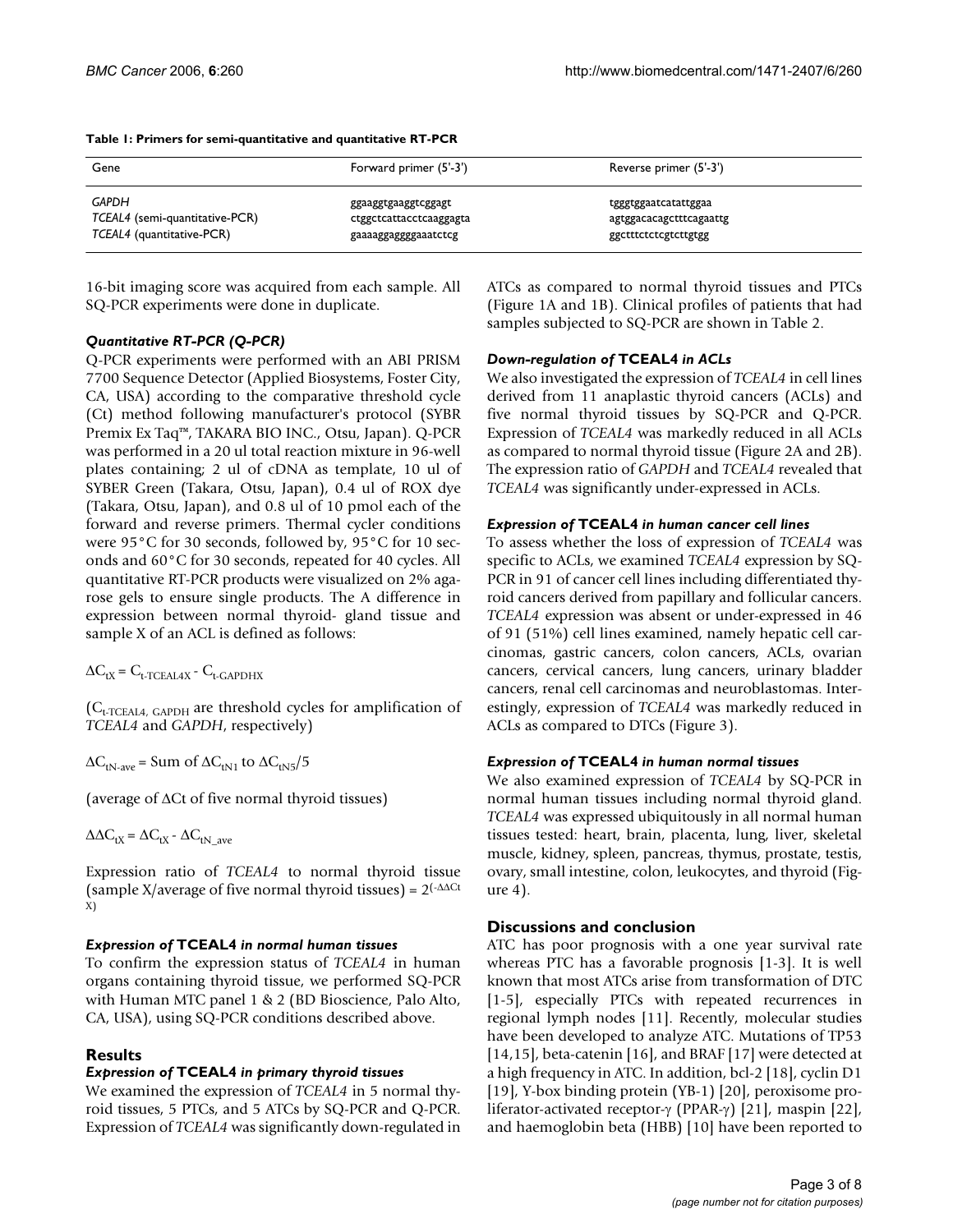

# Fig.1A *TCEAL4* expression in primary PTC &ATC





#### (A) Decreased expression of **Figure 1** *TCEAL4* in ATCs as compared to normal thyroid tissues and PTCs as shown by SQ-PCR

(A) Decreased expression of *TCEAL4* in ATCs as compared to normal thyroid tissues and PTCs as shown by SQ-PCR. The lane designations are as follows: M, size markers; 1–5, normal thyroid samples, 6–10, primary papillary thyroid cancer samples, 11–15, primary anaplastic thyroid cancer samples. (B) Results of quantitative RT-PCR. The average expression level of *TCEAL4* among five normal thyroid tissues was set at 1.00, then relative expression ratios were calculated between normal and cancerous tissues.

play an important role in anaplastic transformation of thyroid cancer. In a previous study, we found frequent allelic losses at 1q, 9p, 11p, 11q, 17p, 19p and 22q in a panel of 21 ATCs suggesting that the region around these chromosome loci might harbor a tumor suppressor gene for ATC [23].

cDNA microarray technology has been developed to analyze a large number of genes in a biological sample at the same time. For the current study, we discovered genetic alterlation related to ATC carcinogenesis [6], and focused on *TCEAL4* on the basis of cDNA microarray results. The protein encoded by this gene contains one transcription elongation factor A (*TCEAL4*), SII-related family motif. Yeh and Shatkin identified a gene from a Hela cell library encoding p21 that belongs to the SII family [7]. This gene may function as a nuclear phosphoprotein that modulates transcription in a promoter context-dependent manner.

| No.            | <b>Histotype</b>          | age | sex |
|----------------|---------------------------|-----|-----|
|                | normal thyroid tissue     | 25  | F   |
| 2              | normal thyroid tissue     | 44  | F   |
| 3              | normal thyroid tissue     | 38  | F   |
| 4              | normal thyroid tissue     | 23  | F   |
| 5              | normal thyroid tissue     | 36  | F   |
| 6              | papillary thyroid cancer  | 27  | F   |
| 7              | papillary thyroid cancer  | 23  | F   |
| 8              | papillary thyroid cancer  | 33  | F   |
| 9              | papillary thyroid cancer  | 53  | F   |
| 10             | papillary thyroid cancer  | 62  | F   |
| п              | anaplastic thyroid cancer | 64  | м   |
| $\overline{2}$ | anaplastic thyroid cancer | 56  | м   |
| 13             | anaplastic thyroid cancer | 53  | м   |
| 14             | anaplastic thyroid cancer | 71  | F   |
| 15             | anaplastic thyroid cancer | 68  | м   |
|                |                           |     |     |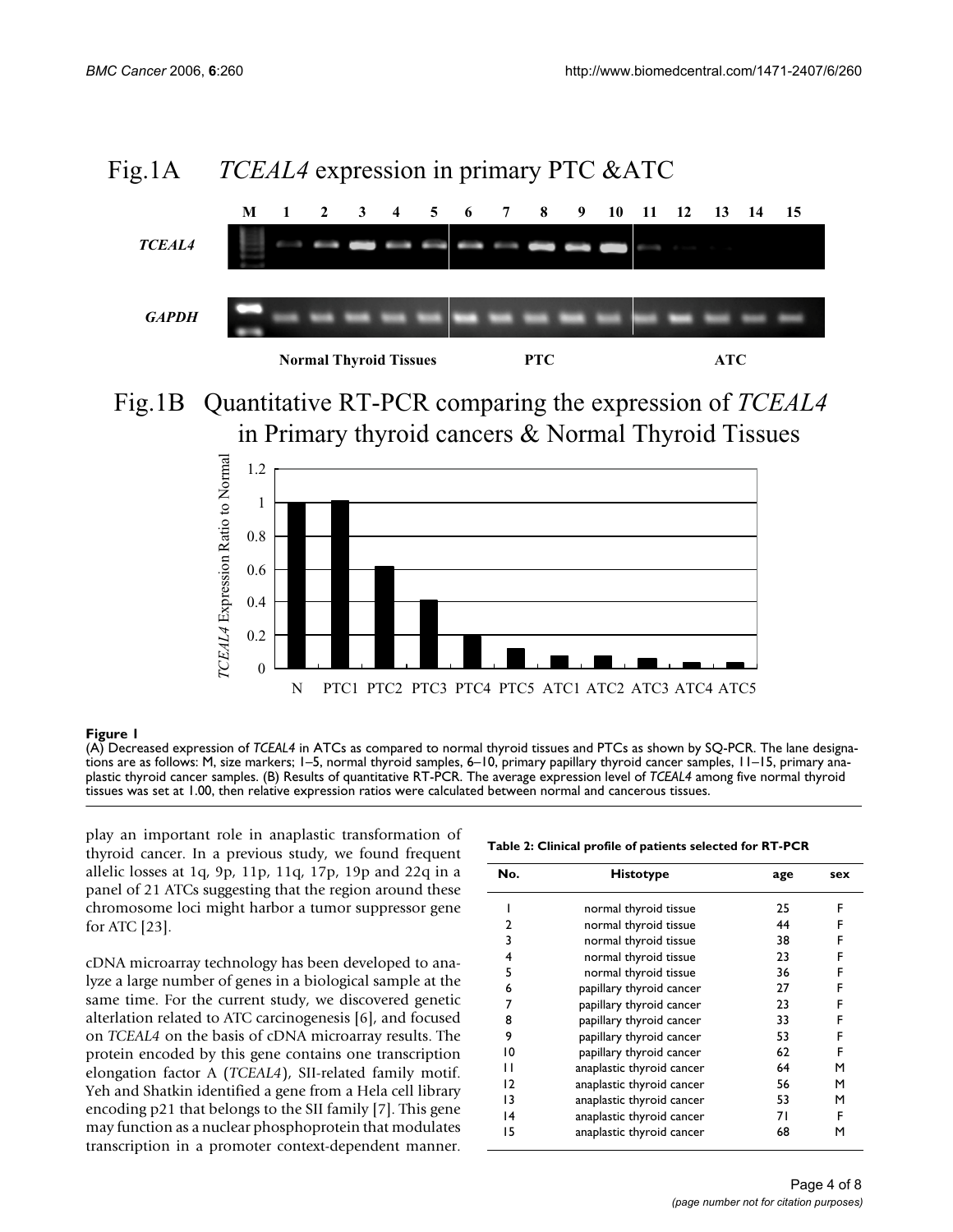

**Normal Thyroid Tissues ACLs** 

Fig.2B Quantitative RT-PCR comparing the expression of *TCEAL4* in ACLs & Normal Thyroid Tissues



## **Figure 2** (A) Down-regulation of *TCEAL4* in ACLs as compared to normal thyroid tissues as shown by SQ-PCR

(A) Down-regulation of *TCEAL4* in ACLs as compared to normal thyroid tissues as shown by SQ-PCR. The following are the lane designations: M, size marker; 1–5, normal thyroid; 6, 8305c; 7, 8505c; 8, ARO; 9, FRO; 10, TTA1; 11, TTA2; 12, TTA3; 13, KTA1; 14, KTA2; 15, KTA3; 16, KTA4. (B) Results of quantitative RT-PCR. *TCEAL4* expression of normal thyroid is the average of five normal thyroid glands. When the expression of normal thyroid was settled as 1.00, the ratio represented relative expression of *TCEAL4* in the sample.

The Rous sarcoma virus long terminal repeat (RSV LTR) promoter was decreased by p21 indicating that both the zinc finger-like motif and the arginine/serine-rich region of p21 are essential for inhibition of RSV LTR function [8]. It was reported that p21, or *TCEAL1* was expressed in all normal human tissues tested by northern blot analysis and this gene is located at Xq22.1 [9]. Multiple family members of *TCEAL4* are located on chromosome X.

This study showed that mRNA expression of *TCEAL4* was under-expressed in ATCs and ACLs as compared to normal thyroid tissues and DTCs. Interestingly, *TCEAL4* was expressed ubiquitously in normal human tissues. Based on these results, we suggest that loss of *TCEAL4* expression

might be associated with development of ATC from DTC or normal thyroid glands. Unfortunately, we could not examine protein expression of *TCEAL4* in thyroid tissues because an antibody of *TCEAL4* was not available.

Gene silencing is caused by several reasons, including methylation of promoter region and loss of heterozygosity (LOH). Methylation of DNA promoter region is one of the mechanisms for silencing transcription and inactivating tumor suppressor genes. In this study, we were unable to examine LOH because normal paired DNA samples were unavailable. Instead, we investigated the methylation status of the promoter region of *TCEAL4* for 11 ACLs as described previously [10] and found that it was mainly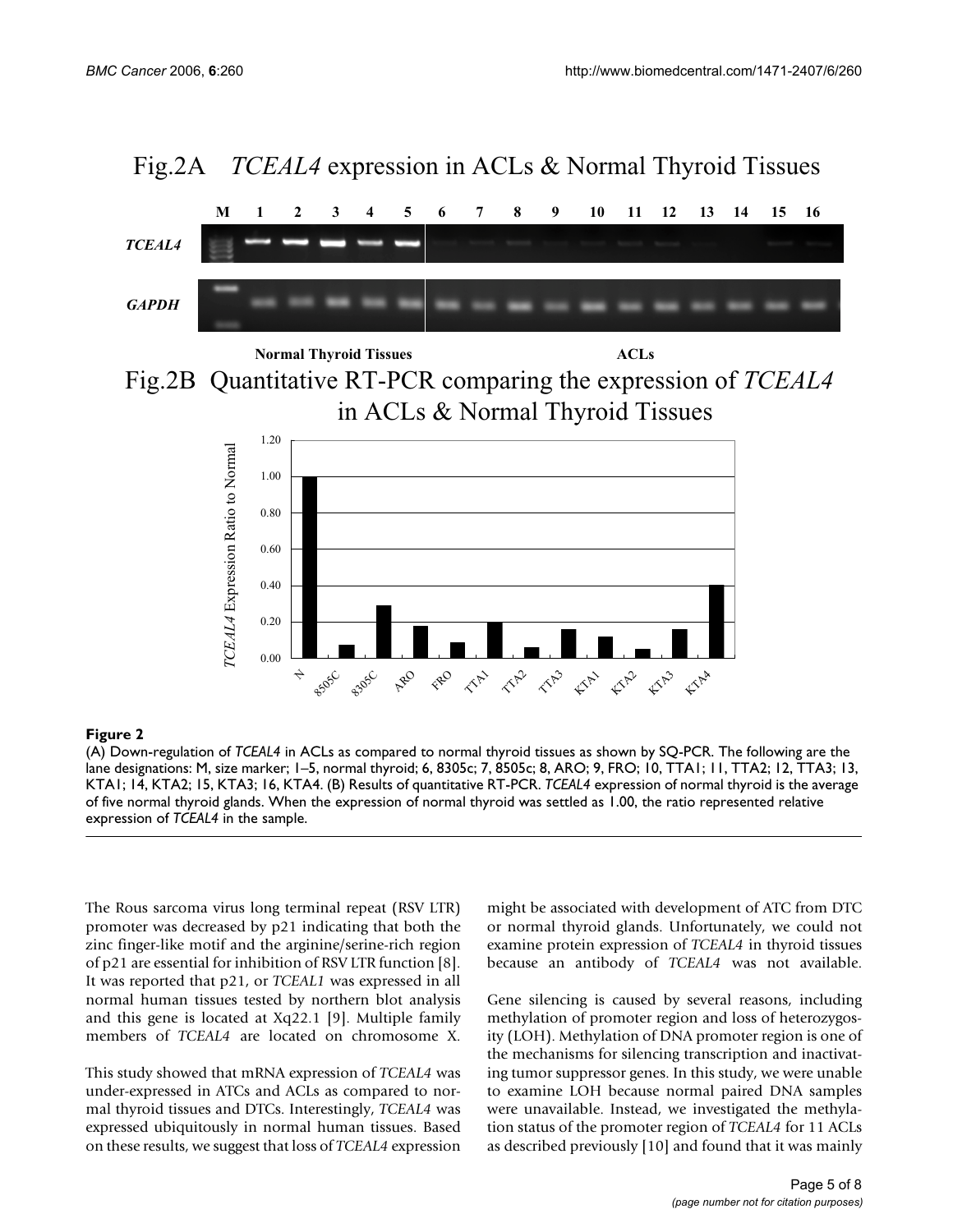

# Fig.3 *TCEAL4* Expression in 91 of Cancer Cell Lines

#### Figure 3

SQ-PCR analysis of the expression of *TCEAL4* in 91 of cancer cell lines. The lanes are designated as: M, size marker; 1, SK-HEP-1; 2, Hep G2; 3, C-HC-4; 4, Hep-KANO CL2; 5, Hep-TABATA; 6, HuH7; 7, HT17; 8, Li-7; 9, PLC/PRF/5; 10, Hep38; 11, WRL68; 12, Chang Liver; 13, C3A; 14, HuGC-OOHIRA; 15, AZ521; 16, H-111-TC; 17, SH-10-TC; 18, MKN-7; 19, NUGC-4; 20, DLD-1; 21, SW480; 22, HCT-15; 23, WiDr; 24, MIA Paca2; 25, PK8; 26, MDA-MB-453; 27, CDL1500; 28, YMB-1-E; 29, MCF7; 30, HBL100; 31, WRO; 32, NPA; 33, ARO; 34, FRO; 35, 8505c; 36, 8305c; 37, CAOV-3; 38, SK-OV-3; 39, OVCAR-3; 40, OV-1063; 41, OVK18; 42, SIHA; 43, HT-3; 44, D98-AH2; 45, Hela TG; 46, Hela; 47, Ca Ski; 48, Me-180; 49, Hela.P3; 50, RERF-LC AI; 51, PC-14; 52, A549; 53, EBC-1; 54, LU65; 55, LU99; 56, LK-2; 57, 5637; 58, T24; 59, EJ-1; 60, OS-RC-2; 61, RCC10RGB; 62, VMRC-RCW; 63, Caki-1; 64, HuH-28; 65, TFK-1; 66, MG-63; 67, Saos02; 68, HuO-3N1; 69, U-2OS; 70, IMR-32; 71, NH-12; 72, SCCH-26; 73, NB-1; 74, TE671; 75, U-138MG; 76, U-373MG; 77, U-118MG; 78, KG-1-C; 79, GI-1; 80, U251; 81, SW1088; 82, Daoy; 83, DBTRG-05MG; 84, D283 Med; 85, A172; 86, T98G; 87, u87MG; 88, u251MG; 89, SNB19; 90, uw18; 91, uw228.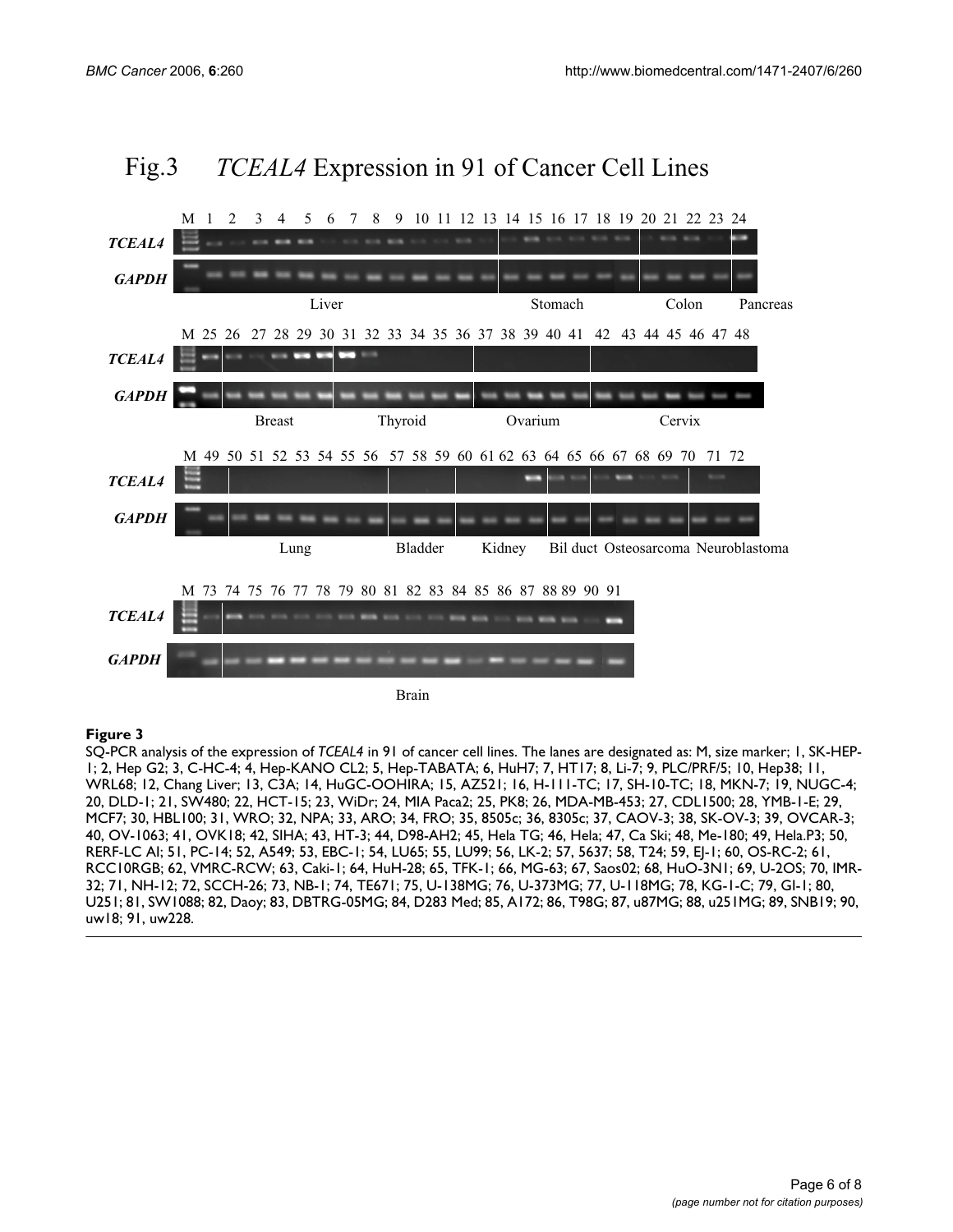

#### **Figure 4**

Expression of *TCEAL4* in normal human tissues. The following are the lane designations: M, size marker; 1, heart; 2, brain; 3, placenta; 4, lung; 5, liver; 6, skeletal muscle; 7, kidney; 8, spleen; 9, pancreas; 10, thymus; 11, prostate; 12, testis; 13, ovary; 14, small intestine; 15, colon; 16, leukocytes; 17, thyroid.

hemi-methylated (the data was not shown). We suggest that methylation may be one of the mechanisms for the down-regulation of *TCEAL4* in ATC and ACL.

In conclusion, this is the first study that describes of altered *TCEAL4* expression in human cancer. The results suggest that loss of expression of *TCEAL4* might play a role in anaplastic thyroid cancers. To confirm whether the activity of *TCEAL4* would suppress cell survival in ATC, further functional analyses are required.

## **Competing interests**

The author(s) declare that they have no competing interests.

## **Authors' contributions**

JA carried out the molecular genetic studies and drafted the manuscript. MO participated in the design of the study and helped to draft the manuscript. JO helped to participate in the design of the study. SY helped to participate in the molecular genetic studies. MH and KI provided thyroid materials. AY donated anaplastic thyroid cancer cell lines. KS participated in coordination of the study. All authors read and approved the final manuscript.

#### **Acknowledgements**

This work was supported by special grants for Strategic Advanced Research on "Cancer" from the Ministry of Education, Science, Sports and Culture of Japan; and by a Research for the Future Program Grant of The Japan Society for the Promotion of Science.